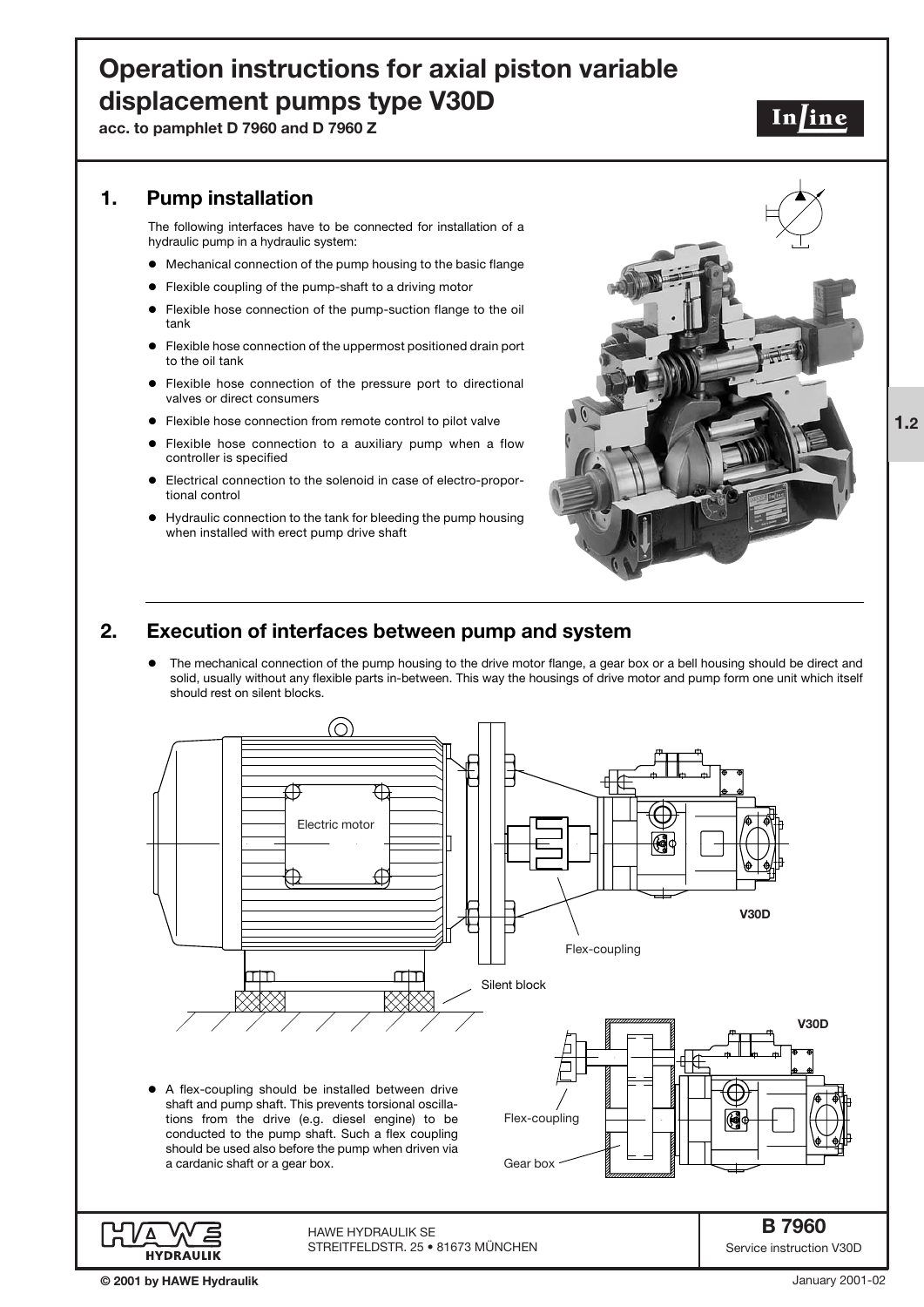## **2.1 Suction line, self-priming pump**

The suction line i.D. must be greater than the suction flange of the pump.

The internal diameter should be increased by 1 cm/m of the suction line. The largest cross-section of the whole suction line should be the tube end in the tank. The end of the suction tube in the tank should be cut off at an angle of 45° or shaped like an open funnel. With several suction tubes in one tank the minimum distance has to be 5 x d. The tube end should be a minimum of 8xd below the fluid level and 2 x d above the tank bottom.

The passages from one diameter to a different one should be made with a slim cone. Tube bendings should be done with a maximum possible radius. Built-in shut-off valves must not reduce the inner diameter of the suction tube.

If several suction lines are connected to one main tube the cross-section of the main one must be at least the sum of the side-line's cross-sections. The passages from the main tube to the side-lines should be made with conical parts which do not interfere with the neighboring cross-sections.

The suction line close to the pump should be made with a hose or a rubber compensator.

It is important for the position of the compensator that the axis of the pump and compensator lies in the same plane. This ensures that the stress on the compensator which is caused by torsional oscillations of the pump is lateral and not longitudinal. This is because longitudinal stress on a compensator can cause cavitation and noise.

#### ' **Tank**

The tank should have several, but minimum 2 chambers which are divided by baffles. This is to ensure that the return and leakage oil can be separated from the suction inlet. This is advantageous as contamination can settle down and the air bubbles can rise to the surface.

Filter and cooler should be positioned in the return line or in a auxiliary circuit. A sufficiently dimensioned breather should be used, i.e. the air flow at 0.1 bar diff. pressure should be the same as the maximum oil flow.

The fluid level in the tank should be always above the suction port of the pump with self-priming pumps. Basically the suction line should be routed straight from the tank to the pump, however, it is better to have it hanging like an arch so that the air can quickly rise to the tank and pump. It would be wrong to have one or more vaulted arches because then the air would collect in the vertices, This could cause noise and cavitation and it would take some time before the air is totally flushed out.

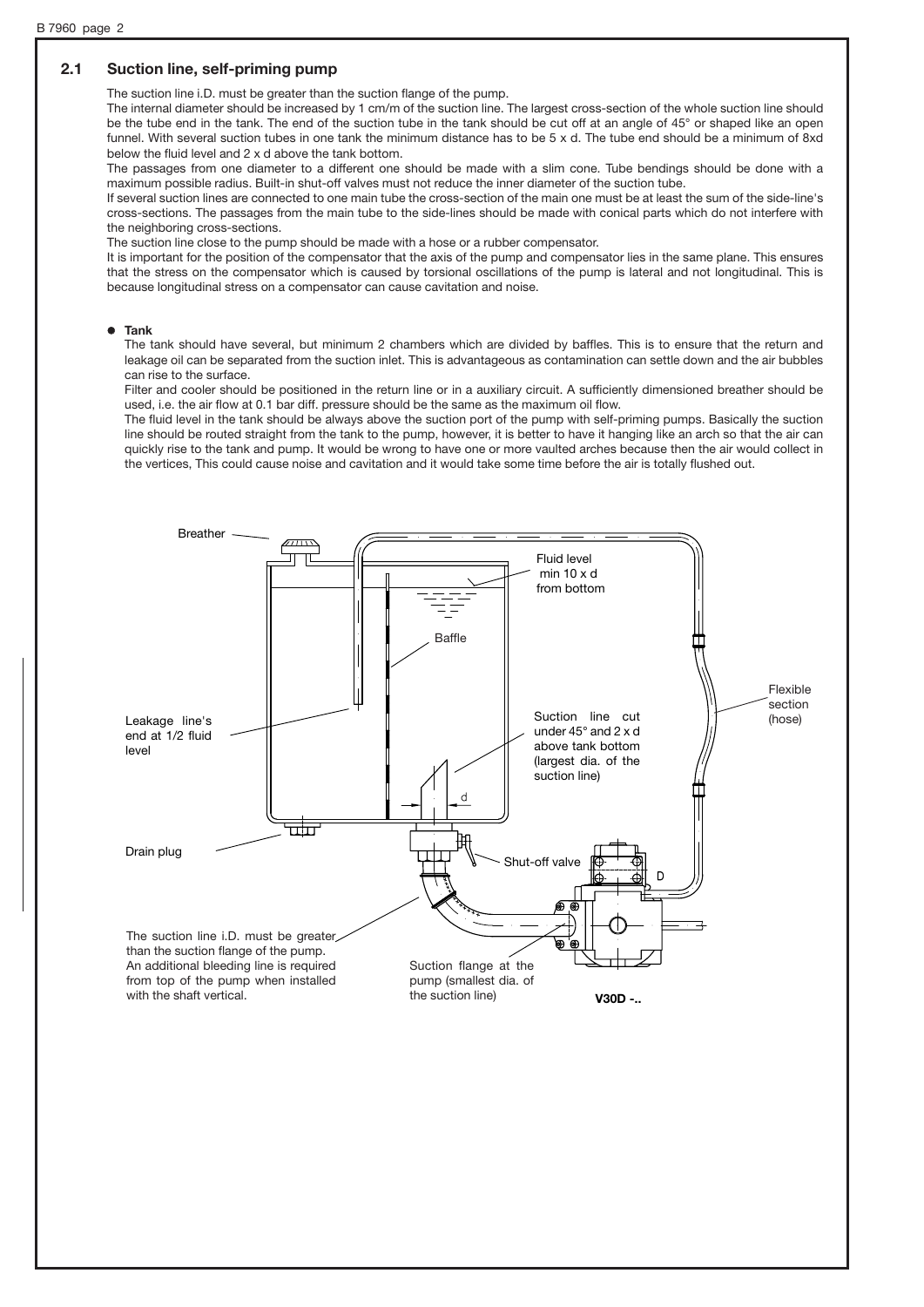## **2.2 Drain line**

 $\bullet$  There is no bleeding port with standard pumps, when the drive side is facing downwards. A special end cover can be ordered for such cases.

Drain and bleeder lines must never be reduced. In case any lines are added the main diameter has to be increased accordingly. The drain and bleeder lines should end roughly at 1/2 fluid level in the tank.



- 0 The housing of the pump has 2 to 3 drain ports. The highest located drain port should be used In standard pump positions with a horizontal shaft.
- $\bullet$  An additional bleeding connection at the top end of the pump is required with pump positions with a vertical shaft. Port 'E' (1/4") at the camplate bearing is used, when the drive side of the pump is situated on top.



Do not install this way if possible otherwise!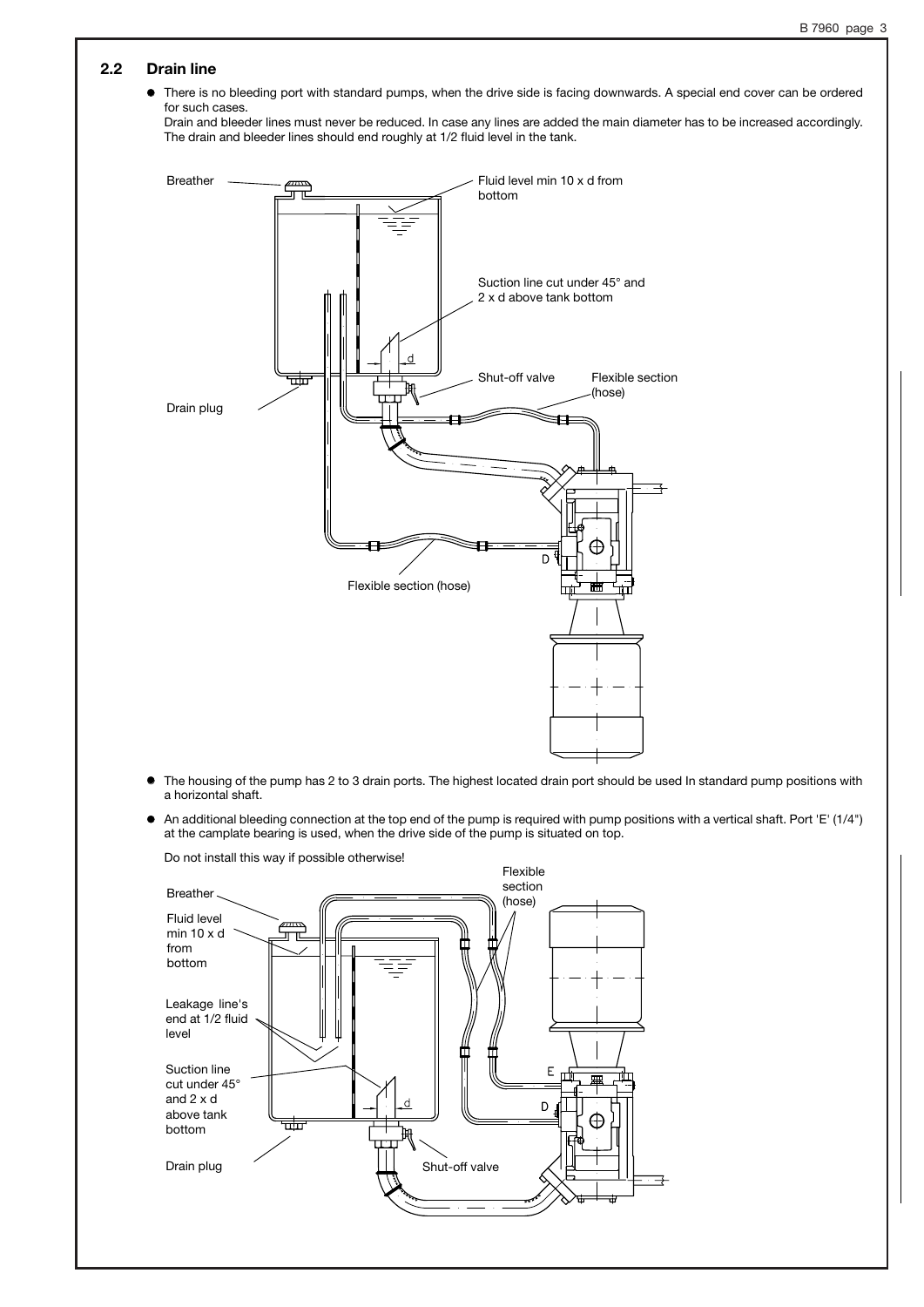# **3. Control employing the pump as regulation**

The controllers directly mounted at the pump measure the values in the hydraulic system and correct deviations by adjusting the displacement of the pump accordingly.

The following system values are controlled:

- System pressure
- $\bullet$ Pressure drop via an orifice in the system (flow control)
- ' Product of displacement and pressure in the system (torque and power control)

The characteristic of these control values depends not only on the pump but also on the design of the whole circuit, including the kind of load. It is therefore necessary for the controller to be tuned for the corresponding circuit and the respective load characteristic.

Three different kinds of circuits are to be distinguished:

- ' Short lines, mainly pipes with small pressurized oil capacity
- $\bullet$  Long lines, mainly hoses with large pressurized oil capacity
- ' Long lines with big gas accumulator and large pressurized oil capacity

#### **3.1 Initial operation**

All suction lines, pumps, and hydraulic motors should be properly primed and bleeded prior to initial operation of the hydraulic circuit.

The pressure controller of the pump and the main pressure limiting valve should be set almost to zero for safety reasons.

This will cause the system pressure to be rather low easing bleeding of the complete circuit and lubricating all moving parts.

After 5-10 minutes most of the trapped air will be flushed out and the pressure can be gradually increased using the pressure control and the main limiting valve.

The final setting of the main limiting valve the pressure has to be 30 - 40 bar higher than the nominal pressure. The main pressure limiting valve should be fixed and the nominal pressure is set at the pressure control.

## **3.2** Pressure control (constant pressure systems)

#### **a) Simple pressure controll via pressure controller type N**

A simple controller type N is ideally suited for small circuits, mainly piped. It shows only minor amplification as it's strong measuring spring bears the whole pressure force of the control spool. Amplification here means the control valve opening per pressure deviation.

A weaker spring should be used for pressure below 250 bar as the pre-load of a strong 400 bar spring prevents full stroke to the control spool below 150 bar (type N400 / N250).

The controller type N features a by-pass throttle @ enabling fine tuning to the circuit and stabilization. The throttle is factory set at 1/4 -1/2 turn open. This is suitable for the frequent middle sized pressurized fluid capacities of approx. 2.5 l. The by-pass throttle should be opened further with smaller pressurized fluid capacities while it should be closed a bit further with larger pressurized fluid capacities to enhance the control accuracy.

A drain orifice can be mounted when oscillations do still occur despite bypass adjustment.

This orifice can be installed at controller piston housing right below stamping "U" with standard versions to enable controller combinations to be dampened (see illustration in sect. 3.5). When the controller piston housing is prepared for fitting of a power controller, the drain orifice has to be installed at the power controller or at the replacement cover L right below "U". The orifice diameter ranges from M6x0.8 to M6x1.6 (for type V30D-250). This drain orifice slows down the response of the pump thereby dampening oscillations.



1) **Attention:** The lock-nut has to be loosened before adjustment to prevent damage of the vulcanized thread seal!

#### **Pressure controller type N and ND**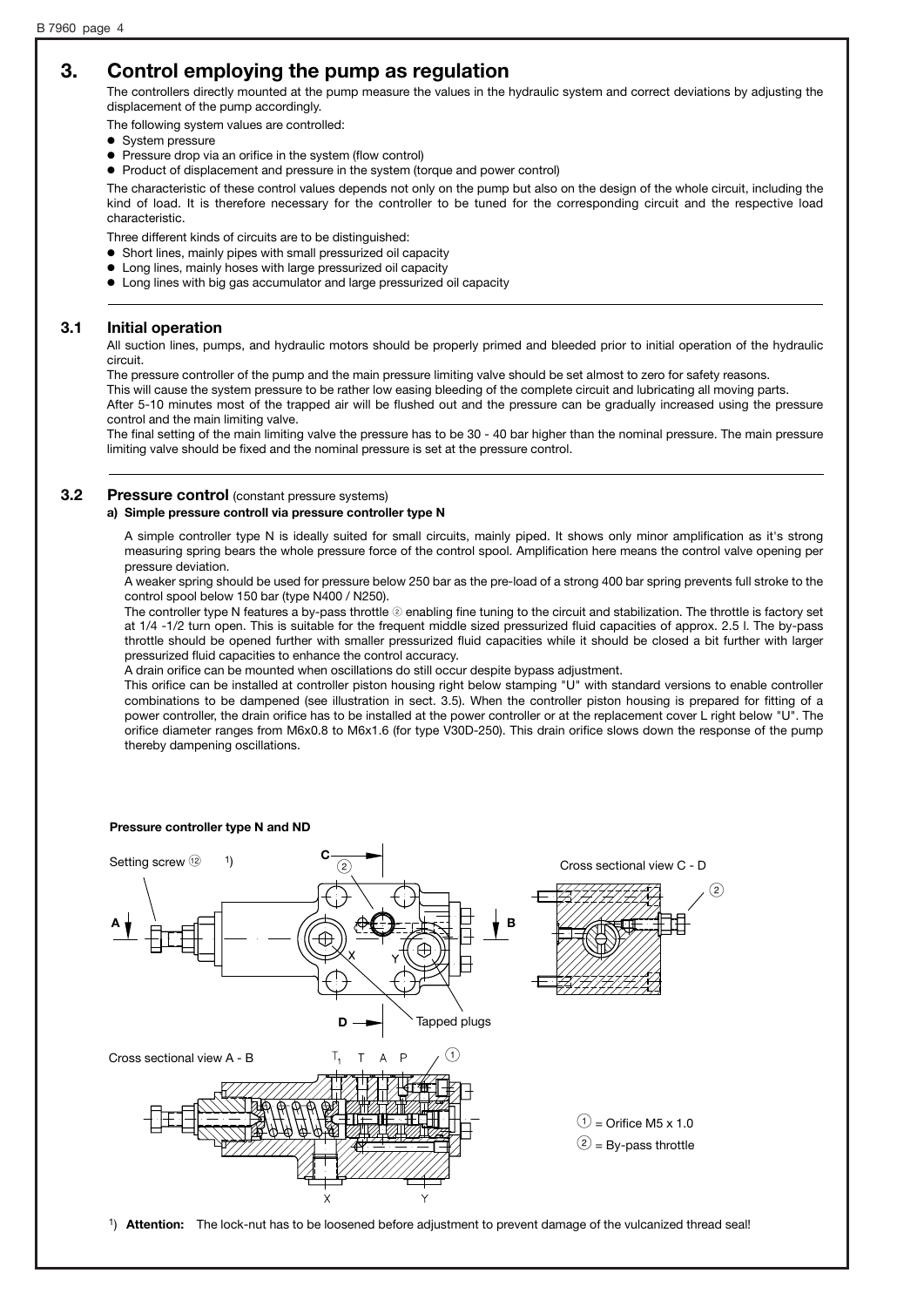External pressure

#### ' **Adjustment of controller type N (non piloted)**

The starting positions of the adjustment screws are as follows:

- 1. Adjustable bypass throttle  $\textcircled{2}$  1/4 ... 1/2 turn open Tools: spanner 10 mm
- 2. Drain orifice @ (see sect. 3.5) Remove tapped plug "U" (M6) and check the orifice for contamination when installed. Tools: Allan key 5 mm and 3 mm
- 3. Pressure adjustment screw (12)

Guideline for adjustment  $\Delta p$  ( bar/turn)

 $N 250$  54  $N 400$  82

Undo the locknut and rotate the adjustment screw anti-clockwise until the controller spring is totally unloaded. Tools: 2 spanners 13 mm

**Attention:** The lock-nut has to be loosened before adjustment to prevent damage of the vulcanized thread seal!

4. Check the external pressure limiting valve  $(3)$  in the pump line, whether a low pressure is set. Turn the screw anti-clockwise when necessary.



 $\textcircled{1}$  = Orifice M5 x 1.0  $(2) = By-pass throttle$  $\circled{6}$  = Open, optional orifice M6x1.2 (0.8 ... 1.6)

#### **b) Dampened pressure control with pressure controller type ND**

The amplification or signal resolution must be higher than in the system a) when the pressure system is larger utilizing long pipe and hose lines.

The non-piloted pressure controller type ND shares the same spring with type N, but the differing piston features an increased signal resolution.

The pressure from the pump is conducted through the control piston to an annular gap at the spring sided piston guide.

The piston floats due to the pressure in this annular gap, thereby minimizing friction (induced by lateral components of the spring force) between sleeve and piston. This enables the piston to respond even on small pressure deviations causing an increased resolution.

It is also suited for higher pressure systems and systems utilizing gas type accumulators.

A weaker spring should be used for pressure below 250 bar as the pre-load of a strong 400 bar spring prevents full stroke to the control spool below 150 bar (type ND400 / ND250).

The controller type ND features a by-pass throttle @ enabling fine tuning to the circuit and stabilization. The throttle is factory set at 1/4 -1/2 turn open. This is suitable for the frequent middle sized pressurized fluid capacities of approx. 5 l. The by-pass throttle should be opened further with smaller pressurized fluid capacities while it should be closed a bit further with larger pressurized fluid capacities to enhance the control accuracy.

A drain orifice can be mounted when oscillations do still occur despite bypass adjustment.

This orifice can be installed at controller piston housing right below stamping "U" with standard versions to enable also controller combinations to be dampened (see illustration in sect. 3.5). When the controller piston housing is prepared for fitting of a power controller the drain orifice has to be installed at the power controller or at the replacement cover L right below "U". The orifice diameter ranges from M6x0.8 to M6x1.6 (for type V 30D-250). This drain orifice slows down the response of the pump thereby dampening oscillations.

Symbol, illustration are like with pressure controller type N (see sect. 3.2.a)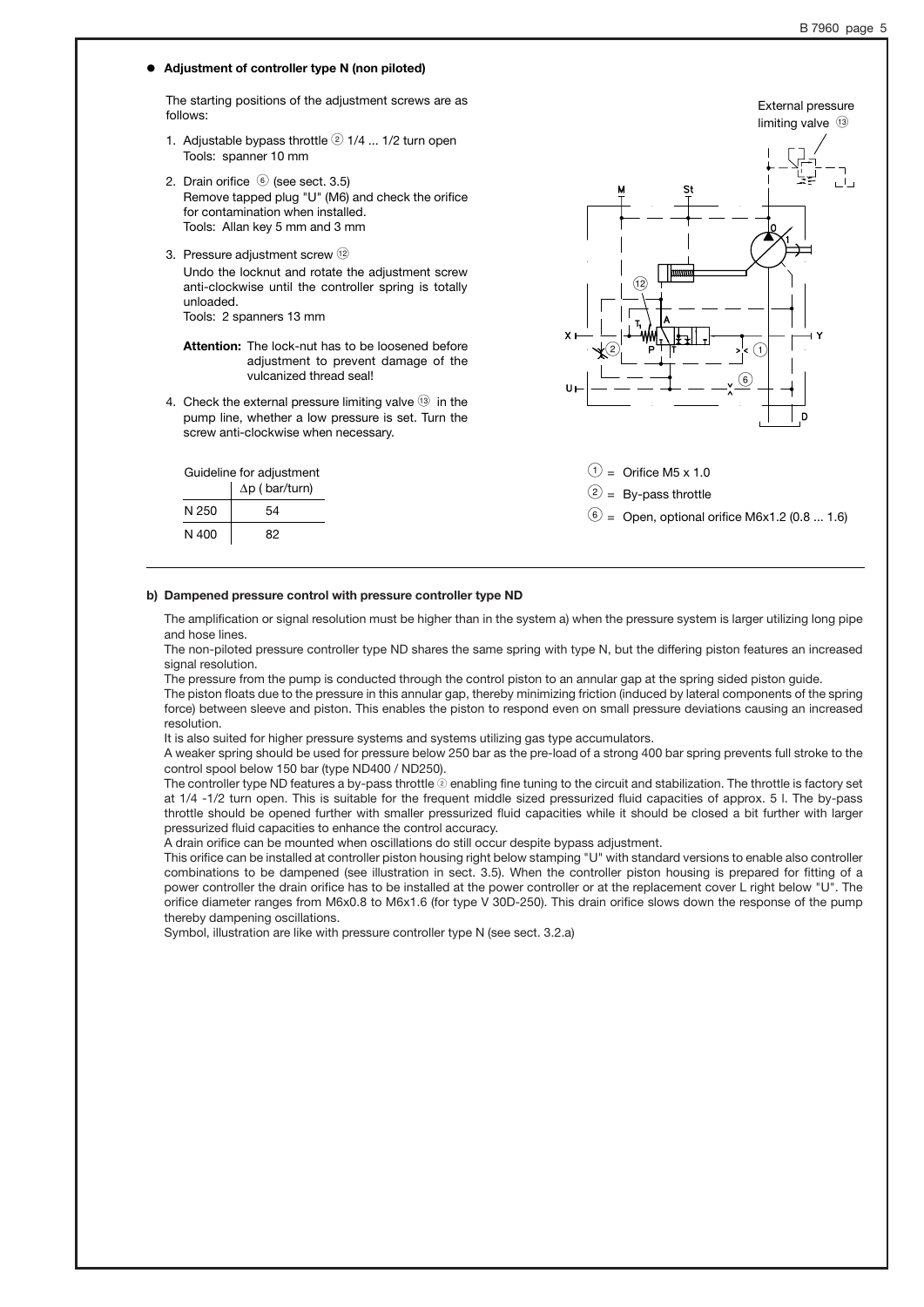#### **c) Remote pressure control with pressure controller type P**

The amplification or signal resolution must be higher than in the system a) when the pressure system utilizes long pipe and hose lines. A remote controlled pressure controller P has a substantially weaker measuring spring and therefore a substantially higher resolution which makes the P controller suitable for larger systems. The pressure range is not limited by the measuring spring because the pressure is determined by the piloting pressure limiting valve.

To attune the controller type P to the circuit and for stabilization purpose it has the bypass throttle  $@$  and a pre-located dampening throttle <sup>o</sup> on the pilot valve. The signal line between controller type P and pilot valve must contain 50 ... 100 ml. The pre-setting of the by-pass throttle is 1/4 -1/2 turn open. If the circuit is smaller than 5 l the bypass throttle can be opened further whereas it should be closed a bit further with larger pressurized oil capacities.

The control flow of the controller type P should be shut off till the pump pressure reaches 50 bar with the pre-located dampening throttle  $\circledast$  on the pilot valve. At that point the throttle should be fixed.

When the controlled pressure range is intended to be lower than 50 bar, the oil capacity of the signal line must be at the upper limit of the appropriate capacity (100 ml). This way the pressure can be adjusted down to 25 - 30 bar without oscillations.

Should oscillations appear in spite of bypass adjustment, pre pilot throttle adjustment and appropriate capacity in the signal line a drain orifice @ can be installed. The orifice diameter ranges from M6x0.8 to M6x1.6 (for type V 30D-250).

This orifice can be installed at controller piston housing right below stamping "U" with standard versions to enable also controller combinations to be dampened (see illustration in sect. 3.5). When the controller piston housing is prepared for fitting of a power controller the drain orifice has to be installed at the power controller or at the replacement cover L right below "U". This drain orifice slows down the response of the pump thereby dampening oscillations.

#### **Adjustment of pressure controller type P (piloted)**



- $\textcircled{1}$  = Orifice M5x1.0
- $(2)$  = By-pass throttle
- $\circled{3}$  = Grub screw M6
	- at T1 (see illustration in sect. 3.2.a)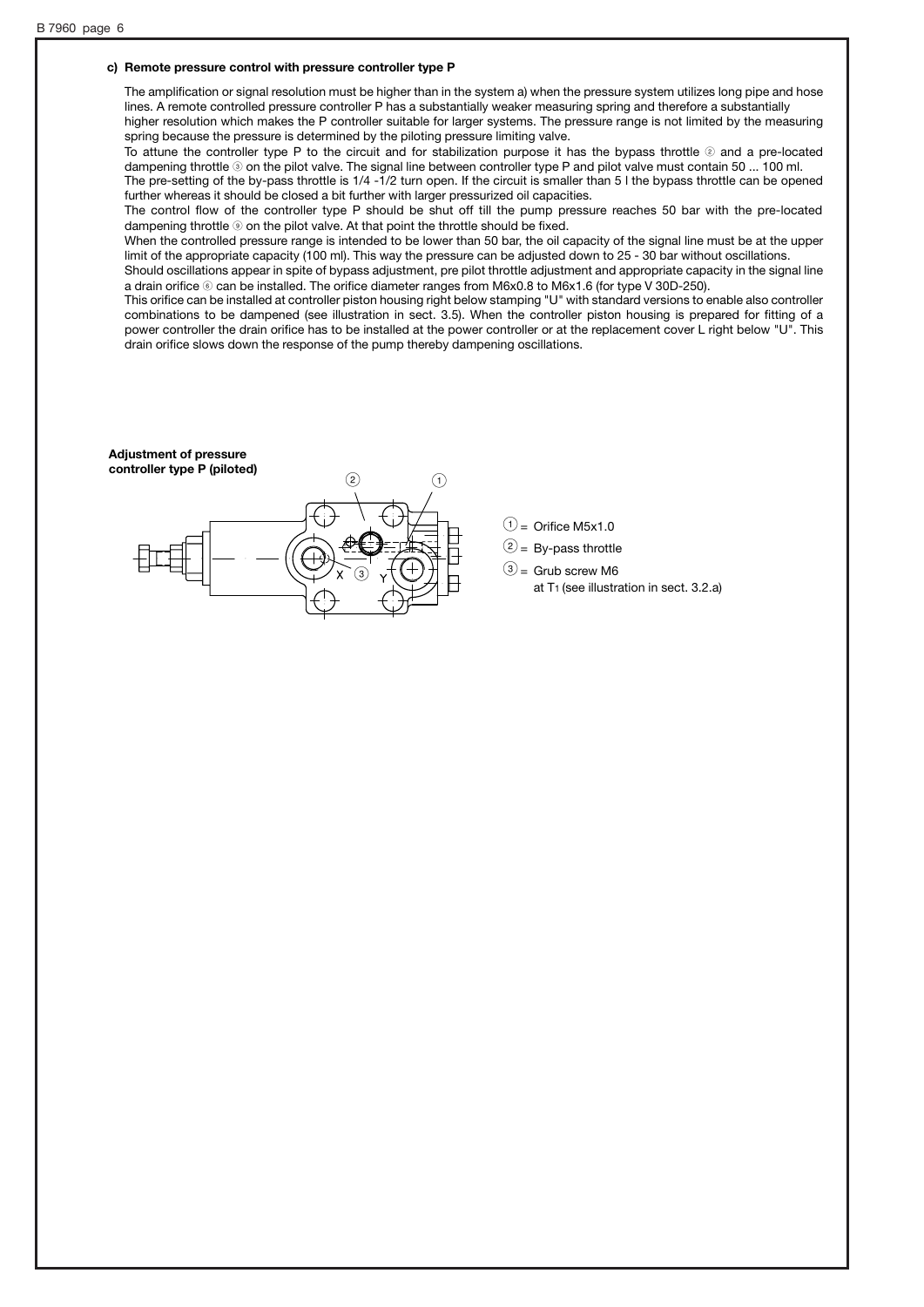#### ' **Adjustment of pressure controller type P (piloted)**

The starting positions of the adjustment screws are as follows:

- 1. Adjustable bypass throttle  $(2)$ : 1/4 .. 1/2 turn open Tools: Spanner 10 mm
- 2. Drain orifice  $\circledcirc$  (see sect. 3.5): Remove tapped plug "U" (M6) and check the orifice for contamination when installed. Tools: Allan key 5 mm and 3 mm
- 3. Pre pilot throttle <sup>9</sup> Undo the locknut and turn the throttle needle anti-clockwise until it's 1 to 2 turns open Tools: Allan key 4 mm and spanner 13 mm
- 4. Pressure adjustment screw 10 Undo the locknut and rotate the adjustment screw anti-clockwise until the controller spring is totally unloaded. Tools: 1 spanner 13 mm
- 5. Check the external pressure limiting valve G in the pump line, whether a low pressure is set. Turn the screw anti-clockwise when necessary.

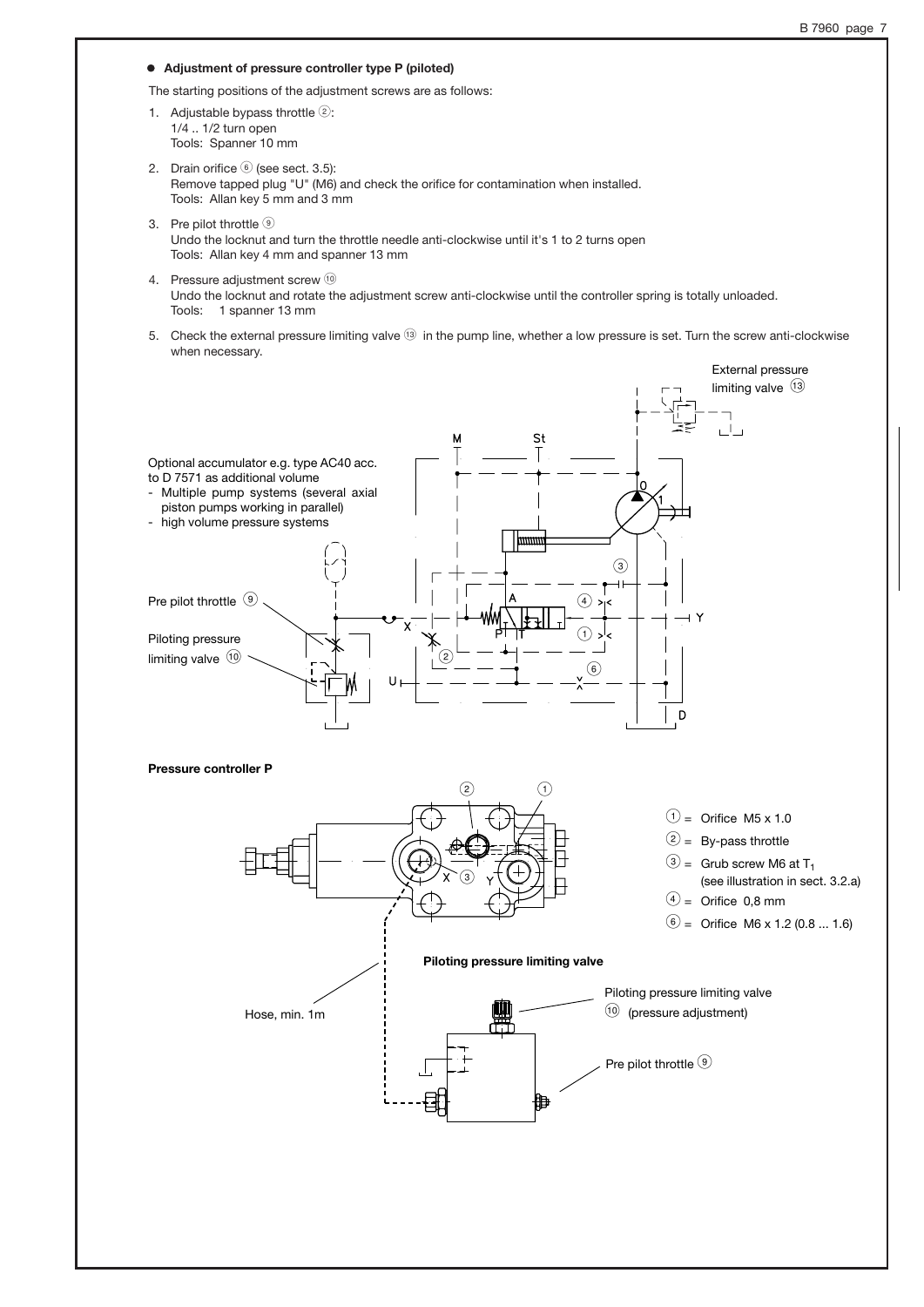#### **d) Remote pressure control for large circuits with pressure controller type Pb**

(Pressure controller type ND with direct pressure reduction may be used as well, see sect. 3.2.b)

The measuring resolution must be even better for large circuits with big gas type accumulators than in system c), because the system pressure depends on the momentary filling grade of the accumulators and corresponds with that direct to the gas pressure. The compressibility is according to the relation of gas /oil amount with the factor 10 to 100 weaker than the compressibility of pure oil.

The measuring task of the pressure control becomes even more difficult when a check valve is installed (as in most of these cases) between pump and accumulator system. This check valve may close in bad cases and momentarily disconnect the pump from the system, which can lead to permanent oscillations.

Out of these reasons an additional signal port was added to the controller type P, enabling a more accurate measuring of the system pressure. This special controller is called Pb.

The special signal port Y is connected via a T-connector directly to the pressure side of the control spool where two signal lines can be connected (between pos.  $\odot$  and  $\odot$ ). The first line comes from the pressure port of the pump and can quickly inform the controller type Pb about the setting response of the pump.

The second signal line connects the controller type Pb to the circuit behind the check valve of the main line. This way the controller type Pb is permanently informed about the pressure in the whole system and can respond on even the slightest deviations. Both signal lines are joint ahead of the controller type Pb and the pressure measuring side of the spool therefore gets a mixed pressure. That means an additional possibility to influence both lines with orifices differently. Thus it is possible to attune the controller type Pb optimally to the circuit. A stronger throttling of the signal line from the pressure port (orifice  $\mathcal D$  has the effect that the pump is quicker on the up-stroke and slower on the down-stroke. Similarly the pump is slower stroking up and quicker stroking down if the signal line of the system is throttled stronger.

Also the controller type Pb features the standard bypass throttle and the pre-located dampening throttle on the pilot valve for stabilization and attuning to the system. While the bypass throttle is pre-adjusted to 1/4 -1/2 turn open, the pre-located throttle in the pilot signal line must be closed so far that the pump pressure reaches 50 bar with open pilot limiting valve.

The capacity of the signal line should be roughly 1% of the main line to ensure that the resonance characteristic of both match. The same applies to the accumulator. This way even pressure down to 25 ..30 bar can be set without oscillations.

Should there still be oscillations in spite of all these measures a drain orifice  $\circledast$  should be installed. The orifice diameter ranges from M6x0.8 to M6x1.6 (for type V30D-250).

This orifice can be installed at controller piston housing right below stamping "U" with standard versions to enable also controller combinations to be dampened (see illustration in sect. 3.5). When the controller piston housing is prepared for fitting of a power controller the drain orifice has to be installed at the power controller or at the replacement cover L right below "U". This drain orifice slows down the response of the pump thereby dampening oscillations.



#### **Pressure controller type Pb**

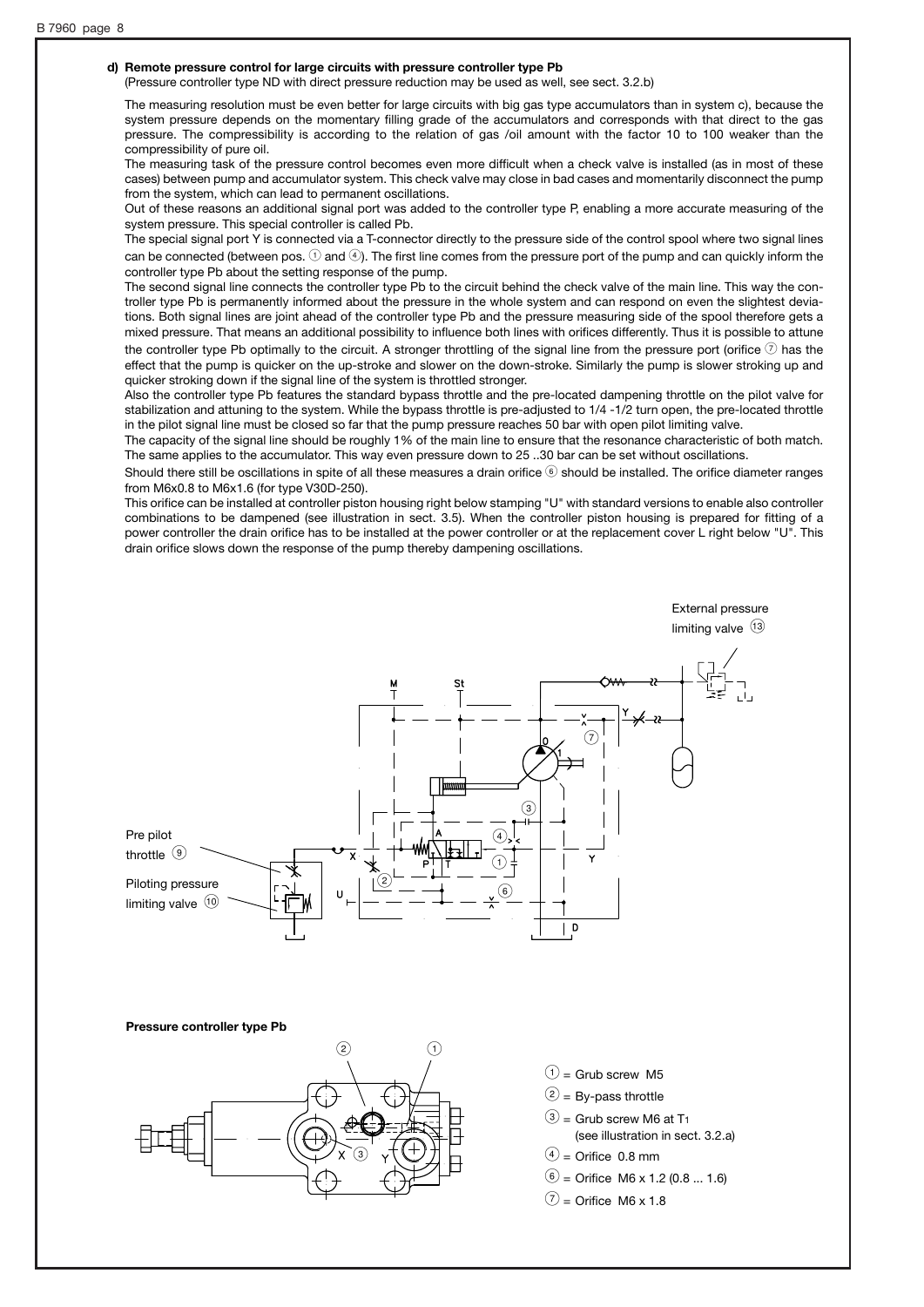### **3.3 Flow control**

#### **a) Simple flow control with flow controller type Q**

The flow of the pump can be maintained constant independent of the pump shaft speed and the pressure level in the system by means of a pressure-drop control via an orifice. Any consumer with fixed displacement e.g. a hydro-motor will be driven with constant speed independent of its load.

This controller type Q with only one signal line is suited for small systems where the pressurized fluid capacity is approx. 2 l and a static accuracy of  $\pm 2$  % is sufficient.

There is a metering orifice  $\circledast$  in the main pressure line between pump and hydromotor, which has a pressure drop between 10-15 bar at the desired flow. The diameter for this orifice is calculated as follows:  $d$  (mm) = 0,7 $\sqrt{Q}$  Q = Flow (lpm).

The diameter determines the flow range which can be fine-tuned via the setting screw of the flow controller.

Downstream this orifice is the port "X2" for the signal line to port "X" at the controller type Q.

The signal line should be a hose with an internal diameter of 1/4" (6 .. 9 mm) and should have an adjustable needle throttle near to the measuring orifice.

For stabilization of the controller type Q there is a throttle (14) e.g. type ED11 acc. to D 7540 or type Q acc. to D 7730, beside by-pass throttle  $@$  and drain orifice, in the signal line. The needle throttle should be set first with standard setting  $1/2$  to 1 turn open (a smaller adjustment gives a better dampening).

The standard opening of the bypass throttle  $@$  is between 1/4 and 1/2 turn. A wider opening has beside the improved dampening effect also influence on the pressure drop of the control and increases it. Since, moreover, the amount of bypass oil increases with rising pressure (load) the opening of the by-pass throttle has more influence with higher pressure which causes an additional growing of the pressure drop. Therefore the output flow of the pump will increase over-proportionally with increasing load of the consumer (hydraulic motor). This influence is used to keep the output speed of consumers (hydro-motor) constant as this will compensate their higher leakage during load via a slightly increased pump delivery.

A drain orifice  $\circledast$  can be mounted when oscillations should still occur in spite of proper adjustment of dampening and by-pass throttle 2. This orifice can be installed at controller piston housing right below stamping "U" with standard versions to enable also controller combinations to be dampened (see illustration in sect. 3.5). When the controller piston housing is prepared for fitting of a power controller the drain orifice has to be installed at the power controller or at the replacement cover L right below "U". The orifice diameter ranges from M6x0.8 to M6x1.6 (for type V 30D-250). This drain orifice slows down the response of the pump thereby dampening oscillations.

#### ' **Adjustment of flow controller type Q**

The starting positions of the adjustment screws are as follows:

- 1. Adjustable bypass throttle  $(2)$ : 1/4 .. 1/2 turn open Tools: Spanner 10 mm
- 2. Drain orifice @ (see sect. 3.5): Remove tapped plug "U" (M6) and check the orifice for contamination when installed. Tools: Allan key 5 mm and 3 mm
- 3. Flow setting screw  $(12)$  1) Clockwise rotation increases, anti-clockwise rotation decreases the flow Tools: 2 spanners 13 mm
- 4. Dampening throttle  $(1)$ Start with 1 ... 2 turns open
- 5. Signal line Hose, internal diameter 1/4" (6 ...9 mm)
- 6. Check the external pressure limiting valve  $(3)$  in the pump line, whether a low pressure is set. Turn the screw anti-clockwise when necessary.



1) **Attention:** The lock-nut has to be loosened before adjustment to prevent damage of the vulcanized thread seal!

# External pressure limiting

valve  $(13)$ 

 $\circled{\scriptstyle\textrm{15}}$ 

 $\circled{3}$ 

 $\bigodot$ 

Dampening throttle  $(14)$  Metering orifice

 $\bigcirc$ 

 $\widehat{12}$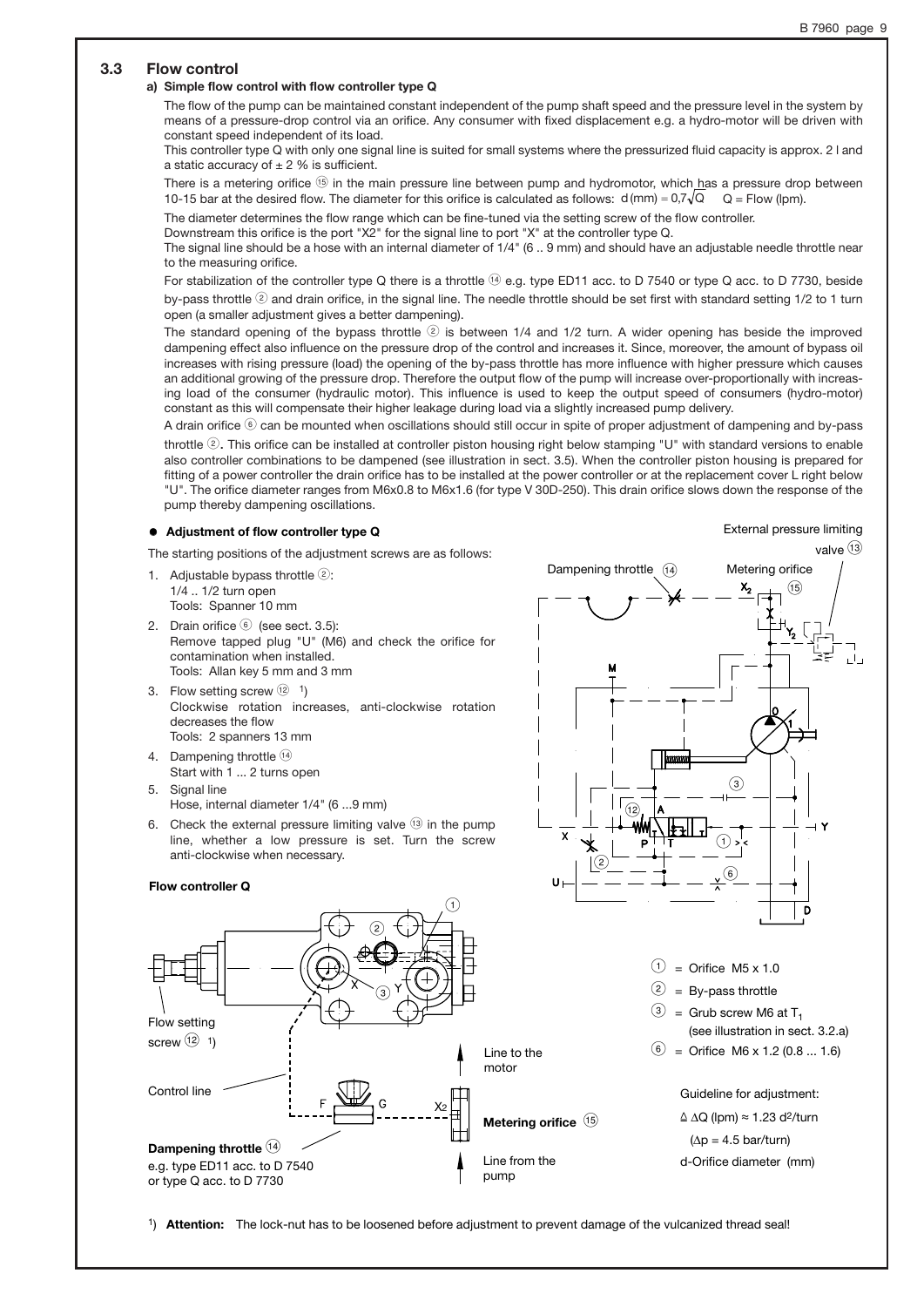#### **b) Flow control with increased accuracy with flow controller type Qb**

It is advisable to choose the more accurate controller type Qb for large systems where the pressurized fluid capacity is approx. 3 l and a static accuracy of  $\pm$  1 % is required.

The pressure-drop control over a constant orifice maintains a constant pump delivery flow, independent of the pump speed and the pressure level in the system. Any consumer with fixed displacement e.g. hydraulic motor will be driven with constant speed independent of its load.

There is a metering orifice in the main pressure line between pump and hydraulic motor, which has a pressure drop between 10-15 bar at the desired flow. The diameter for this orifice is calculated as follows:  $d$  (mm) = 0,7 $\sqrt{Q}$   $Q$  = Flow (lpm).

The diameter determines the flow range which can be fine-tuned via the setting screw of the flow controller type Qb. Upstream this orifice is port Y<sub>2</sub> for signal connection to port Y of the flow controller type Qb. Downstream of it is the port "X2" for the signal line to port "X" at the controller type Qb.

Both signal lines should be hoses with an internal diameter of  $1/4$ " (6 ... 9 mm). Line X2-X should have an adjustable throttle  $\circledast$ e.g. type ED11 acc. to D 7540 or type Q acc. to D 7730 near to the measuring orifice for stabilization of the controller. The additional Y signal line ensures more accuracy compared to the controller type Q because disturbances of the execution of the main pressure line and of the pump setting do not influence the measuring of the pressure drop directly at the measuring orifice.

For stabilization of the controller type Qb there is beside the by-pass  $\mathcal{Q}$  and the drain throttle yet the needle throttle (pos. 4) in the signal line. The needle throttle should be set first with standard setting 1/2 to 1 turn open (a smaller adjustment gives a better dampening). The standard opening of the bypass throttle  $\circledcirc$  is between 1/4 and 1/2 turn. A wider opening has beside the improved dampening effect also influence on the pressure drop of the control and increases it. Since, moreover, the amount of bypass oil increases with rising pressure (load) the opening of the by-pass throttle has more influence with higher pressure which causes an additional growing of the pressure drop. Therefore the output flow of the pump will increase over-proportionally with increasing load of the consumer (hydraulic motor). This influence is used to keep the output speed of consumers (hydraulic motor) constant as this will compensate their higher leakage during load via a slightly increased pump delivery.

A drain orifice  $\circledast$  can be mounted when oscillations should still occur in spite of proper adjustment of dampening and by-pass throttle 2. This orifice can be installed at controller piston housing right below stamping "U" with standard versions to enable also controller combinations to be dampened (see illustration in sect. 3.5). When the controller piston housing is prepared for fitting of a power controller the drain orifice has to be installed at the power controller or at the replacement cover L right below "U". The orifice diameter ranges from M6x0.8 to M6x1.6 (for type V 30D-250). This drain orifice slows down the response of the pump thereby dampening oscillations.

#### ' **Adjustment of flow controller type Qb**

The starting positions of the adjustment screws are as follows:

- 1. Adjustable bypass throttle  $(2)$  1/4 ... 1/2 turn open Tools: Spanner 10 mm Ancestor version: Fixed by-pass orifice M6x1.0 Tools: Allan key 5 mm and 3 mm
- 2. Drain orifice @ (see sect. 3.5): Remove tapped plug "U" (M6) and check the orifice for contamination when installed. Tools: Allan key 5 mm and 3 mm
- 3. Flow setting screw  $(12)$  1) Clockwise rotation increases, anti-clockwise rotation decreases the flow Tools: 2 spanners 13 mm
- 4. Dampening throttle <sup>(14)</sup> Start with 1 ... 2 turns open
- 5. Signal line Hose, internal diameter 1/4" (6 ...9 mm)
- 6. Check the external pressure limiting valve  $(3)$  in the pump line, whether a low pressure is set. Turn the screw anti-clockwise when necessary.







1) **Attention:** The lock-nut has to be loosened before adjustment to prevent damage of the vulcanized thread seal!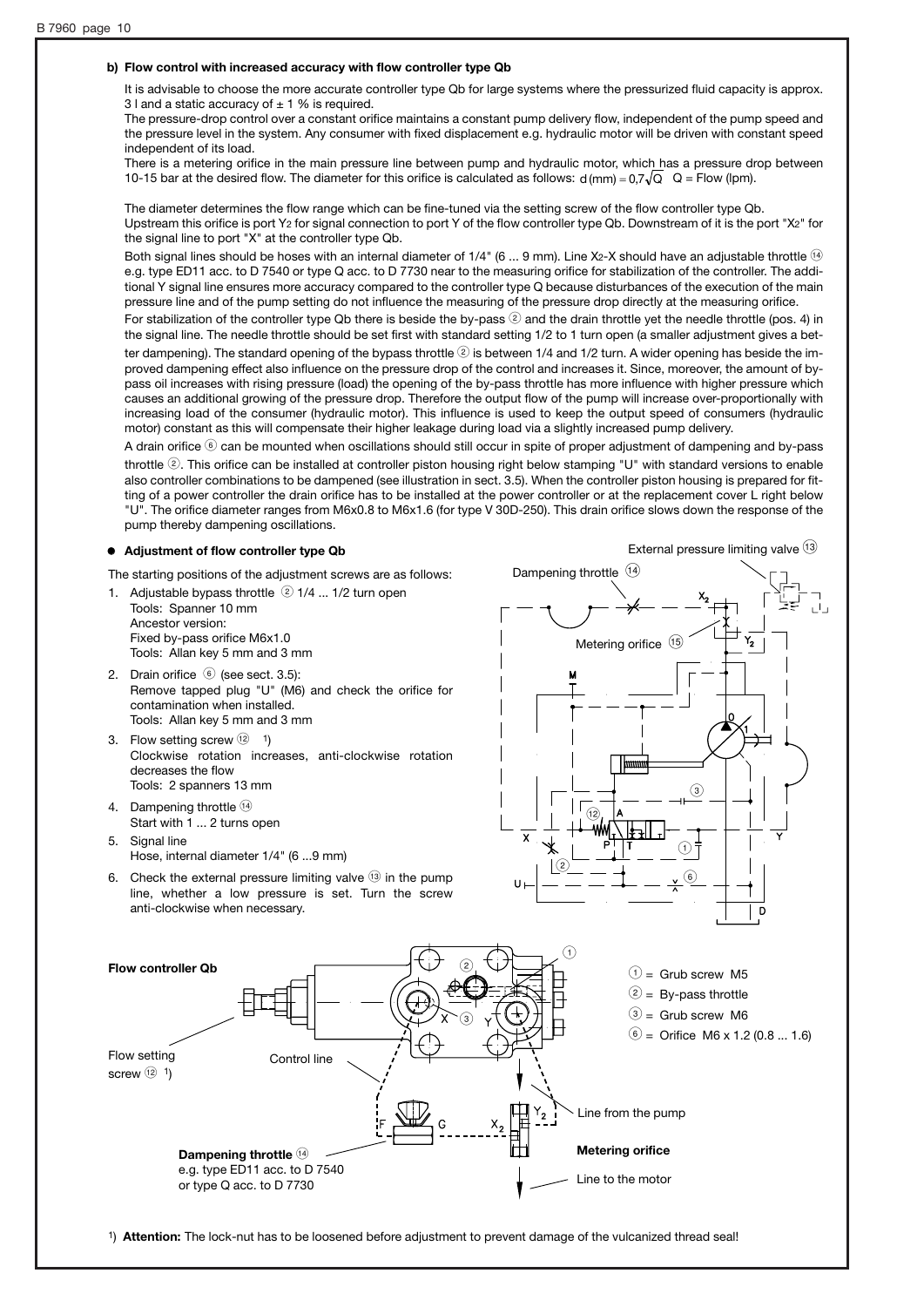#### **3.4 Load-Sensing controls**

#### **a) Simple Load-Sensing control with Load-Sensing controller type LS**

The function of the controller type LS is quite similar to that of the flow controller type Q. Main difference is that type Q features a fixed main orifice whereas the one with type LS is variable, as usually several different consumers are to be supplied. Since the orifice can be even totally closed, it is not necessary that the pump pressure drops below the load pressure. In order to save energy the LS-signal line is automatically discharged to the tank when the main orifice is closed. This has the effect that the pump idles (zero stroke) with a standby pressure of only 20 - 30 bar which is created by the pre-load of the control spring. The circuits with LS application spread from small up to large systems (see sect. 3.3.a.+b.). These different sized systems require

that the size of the signal line must be adapted to the respective system size.

The signal velocity respective the signal dampening is optimal when the capacity of the LS signal line has 10 % of the main line capacity between pump and directional valve. In case both lines have the same length the inner diameter of the LS signal line should be 1/3 of the inner diameter of the main pressure

line. The signal line should preferably be a hose. For fine tuning a needle throttle  $(4)$  should be installed in

the signal line close to the directional valve. If some oscillations still occur this throttle can be closed down to 1/2 turn open.

In difficult cases a further stabilization can be achieved with the by-pass throttle  $(2)$ . It's pre-adjustment is between 1/4 and 1/2 turn open. The last step of stabilization is a drain orifice  $\circledast$  that can be mounted when oscillations still occur in spite of proper adjustment of dampening and by-pass throttle  $(2)$ . This orifice can be installed at controller piston housing right below stamping "U" with standard versions to enable also controller combinations to be dampened (see illustration in sect. 3.5). When the controller piston housing is prepared for fitting of a power controller the drain orifice has to be installed at the power controller or at the replacement cover L right below "U". The orifice diameter ranges from M6x0.8 to M6x1.6 (for type V 30D-250). This drain orifice slows down the response of the pump thereby dampening oscillations.

A pressure control function can be obtained by connecting a pilot pressure limiting valve via a T-connector in the signal line between controller type LS and needle throttle (same function as with pressure controller type P acc. to 3.2.c.). Thus the controller type LS receives a pressure control function in addition as the pilot valve limits the pressure in the signal line resp. the pump pressure.

Adjustment quideline:  $\Delta p = 14$  bar/turn

#### ' **Adjustment of controller type LS**

The starting positions of the adjustment screws are as follows:

1 Adjustable bypass throttle 2:

1/4 .. 1/2 turn open Tools: Spanner 10 mm

- 2. Drain orifice @ (see sect. 3.5): Remove tapped plug "U" (M6) and check the orifice for contamination when installed. Tools: Allan key 5 mm and 3 mm
- 3. Signal line

The capacity of the LS signal line should be 10 % of the main line capacity between pump and directional valve. In case both lines have the same length the inner diameter of the LS signal line should be 1/3 of the inner diameter of the main pressure line.

4. Dampening throttle <sup>(14)</sup> Start with 2 ... 3 turns open

- 
- 5. Pressure limitation for LS-duct <sup>10</sup>

Turn set screw anti clockwise until stop

- 6. Check the external pressure limiting valve  $\mathbb{G}$  in the pump line, whether a low pressure is set. Turn the screw anti-clockwise when necessary.
- 7. Adjustment of stand-by pressure of the controller type LS
- 1) **Attention:** The lock-nut has to be loosened before adjustment to prevent damage of the vulcanized thread seal!

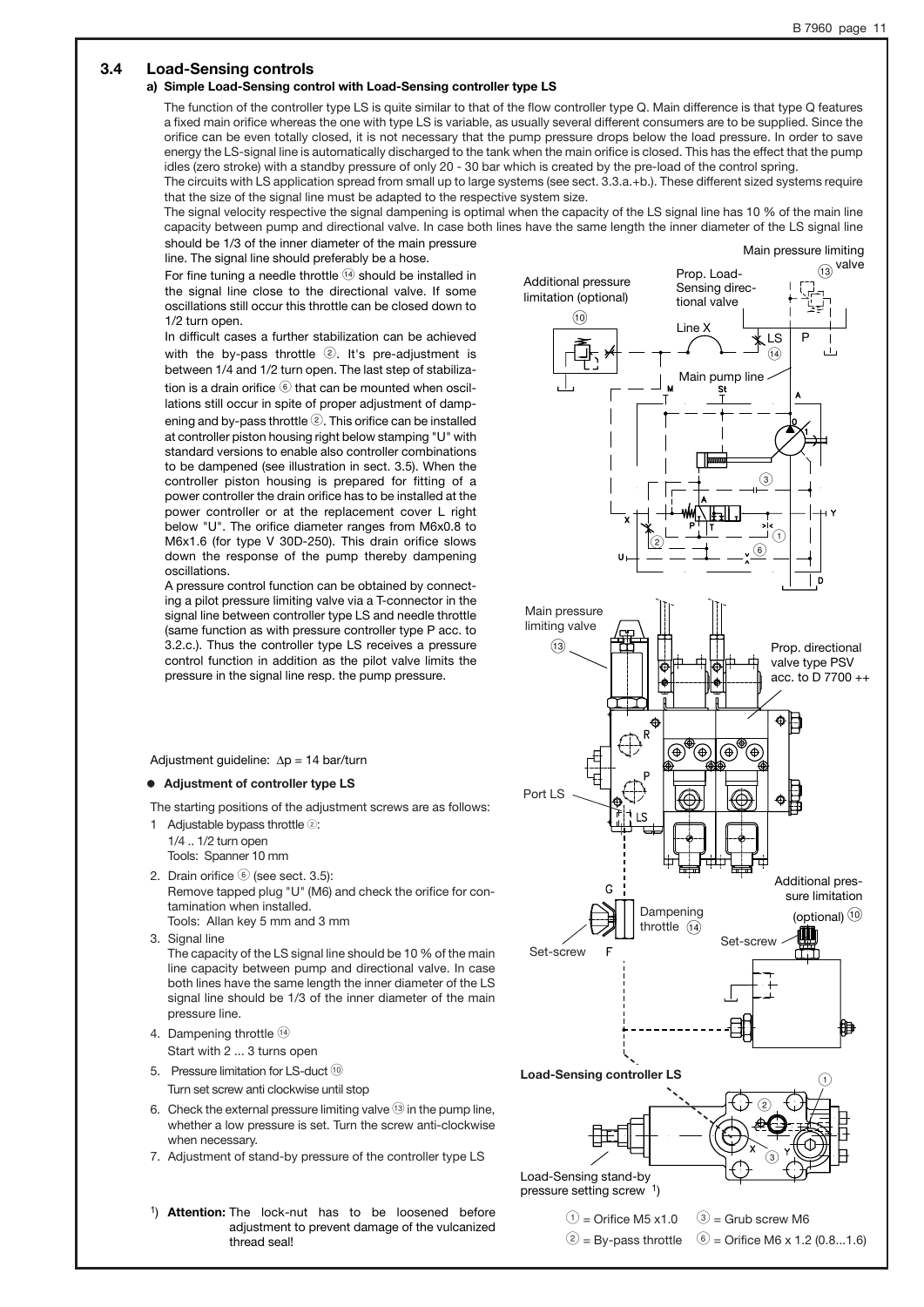## **b) Load-Sensing control with additional pressure limitation with Load-Sensing controller type LSN**

The function and stabilization of the controller type N is as detailed in sect. 3.2.a).

Adjustment of the controller type LS is as detailed in sect. 3.4.a) When coordinating both controllers it is important that the by-pass throttle of the controller type N is always 1/2 turn more closed than the one of controller type LS. The drain orifice  $@$ (right below "U") covers both controllers and is installed and used as detailed in the previous sections.



St  $\overline{\mathsf{M}}$ <u>uuuu</u> N  $\bigcirc$   $\uparrow$   $\uparrow$  8  $\overline{\mathsf{x}}$  $\mathcal{O}$ LS  $\widehat{\mathbf{2}}$ @ D

|  | Guideline for adjustment |
|--|--------------------------|
|  | $A = (1 - 1)(1 - 1)$     |

|                  | $\Delta p$ (bar/turn) |
|------------------|-----------------------|
| LS               | 14                    |
| N <sub>250</sub> | 54                    |
| N400             | 82                    |

|  |  | $\odot$ Orifice $\oslash$ 1.0 mm (LS) |  |
|--|--|---------------------------------------|--|
|--|--|---------------------------------------|--|

- 2 By-pass throttle (LS)
- @ Orifice M6 x 1.2 (0.8 ... 1.6)
- $\circled{)}$  Orifice  $\oslash$  1.0 mm (N)
- $\circledR$  By-pass throttle (N)

1) **Attention:** The lock-nut has to be loosened before adjustment to prevent damage of the vulcanized thread seal!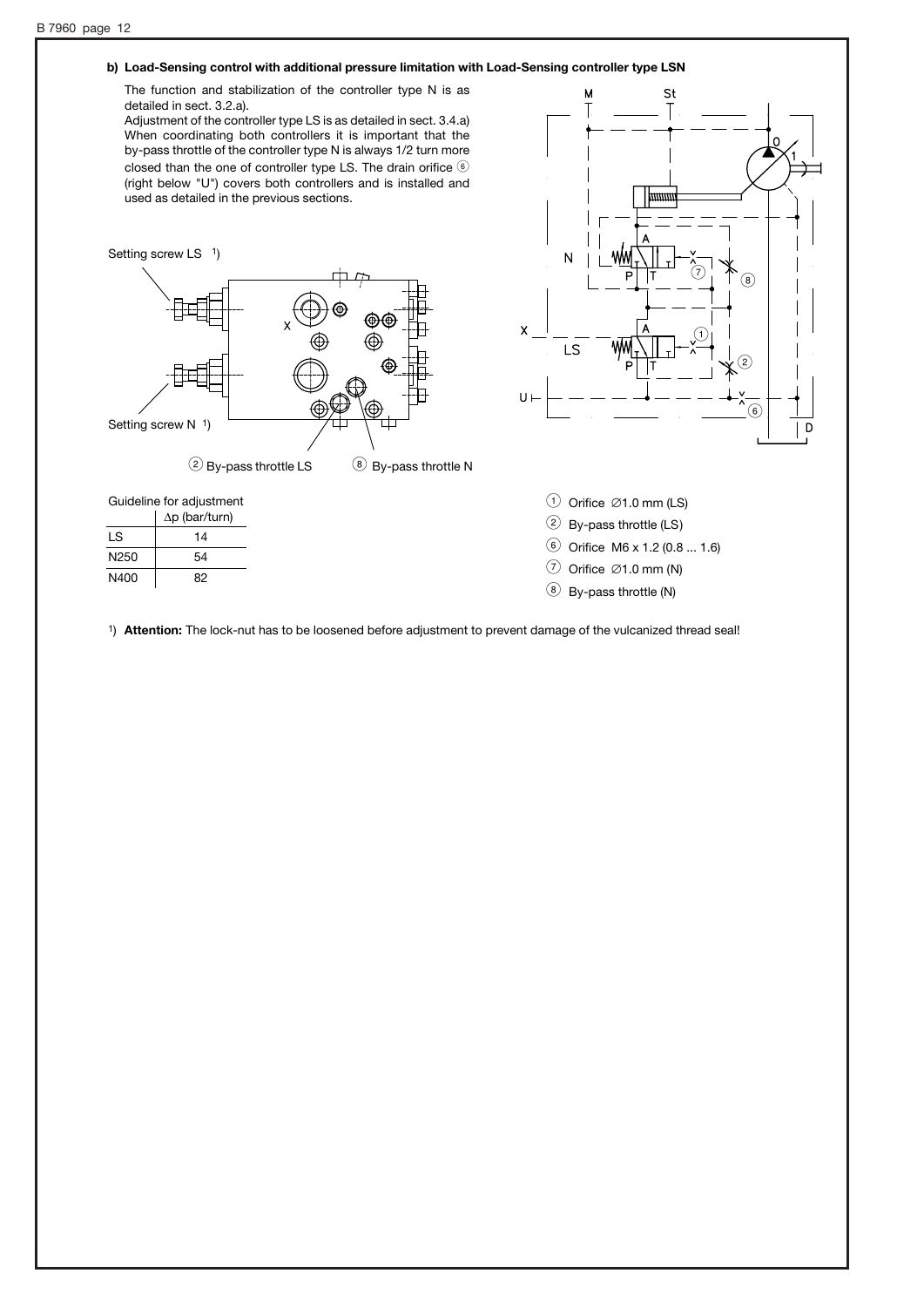### **3.5 Power control**

## **a) Power control with power controller type L**

The power control can be used in all kinds of circuits in spite of the fact that it lacks a stabilizing by-pass throttle. The reason for this self-stabilization is that not one but two status values are fed back to the power control.

Apart from the actual system pressure also the actual displacement of the pump is fed to the force-comparing control spool by a stroke-depending length of a measuring lever.

This double feed back acts so prompt and well-timed that no further stabilization measures are necessary apart from a optional drain orifice.

This orifice is located below the letter "U" as detailed in the previous sections. This place was chosen in order to have only one drain orifice for all controller combinations. The drain orifice slows down the up-stroking of the pump and has a dampening effect on oscillation stimulations.

The thread is M6 and the hole is between  $\varnothing$  1.8 mm in the big V30D-250 and down to  $\varnothing$  0.8 mm in the smaller pumps. Since the power controller type L is the last member in the chain of controller combinations, the drain orifice  $\circledast$  must be installed also in the power controller for pre-connected controllers of the combination. This drain orifice slows down the response of the pump thereby dampening oscillations.

Guidelines for adjustment of the power controller L are illustrated in the curve on page 14.s

#### **Power controller L**





#### **Cover at the controller head** (without power controller L)



1) **Attention:** The lock-nut has to be loosened before adjustment to prevent damage of the vulcanized thread seal!



@ Drain orifice M6 x 1.2 (0.8 ... 1.6) for versions with power controller (not apparent with type N/ND)



Location of the drain orifice  $\circledast$  M6x1.2 (0.8...1.6) with type V30D-045 (075, 140, 160) without power controller



Orifice @ below the controller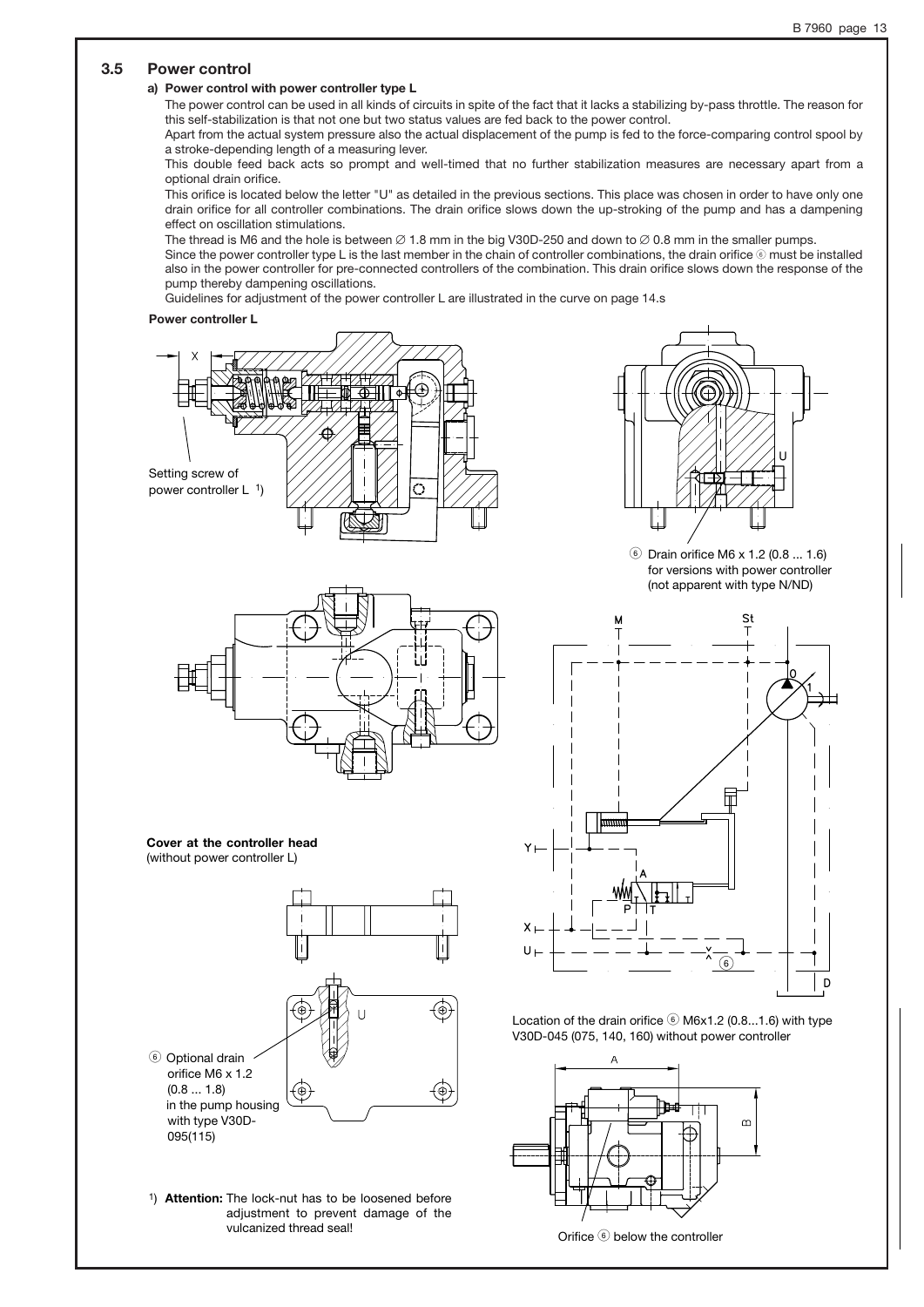#### **b) Variable power control with power controller type Lf1**

The hydraulically adjustable power controller type Lf1 works without control pressure at port  $P_{st}$  just like a standard power controller type L.

The pressure at control port Pst proportionally compensates the force of the controller spring and therewith reduces both the spring force set via the adjustment screw and the set power.

The working direction of the control pressure from nominal power to minimal power has the advantage that the own pump pressure can be used as source for the control pressure.

A pressure reducing valve installed between pump pressure and control pressure suffices to regulate the pump between nominal power (no control pressure) and zero power (open valve). At power less than 50% of the corner performance this controllable power controller can be regarded also as rough pump delivery flow control valve. An additional advantage is that the set nominal power cannot be overridden by the control.

Stabilization is like with standard power controller L via a drain orifice. It has to be installed by the customer with pumps equipped power controller. Installation position is marked "U" below the (see illustration below).

Since the power controller type L is the last member in the chain of controller combinations, the drain orifice  $\circledast$  must be installed also in the power controller for pre-connected controllers of the combination. Recommended diameter is  $\emptyset$ 1.8 mm in the big V30D-250 and down to  $\emptyset$ 0.8 mm in the smaller pumps This drain orifice slows down the response of the pump thereby dampening oscillations.

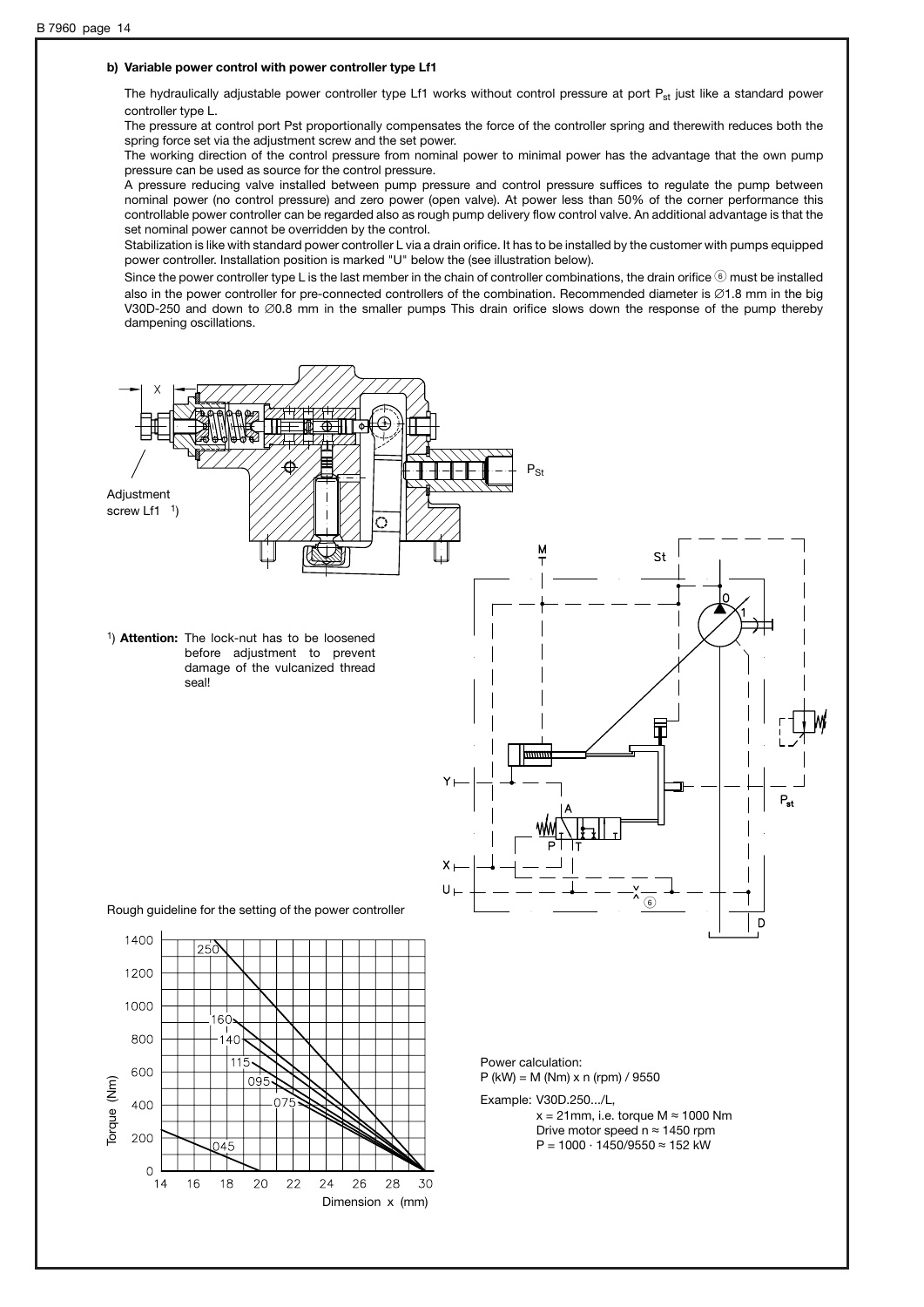## **3.6 Proportional flow control**

#### **a) Hydraulic proportional controller type VH**

The displacement of a variable pump with hydraulic proportional control can be set according to the pilot pressure in the range 7 ... 32 bar.

#### ' **Design**

A variable piston pump features a swash plate that can be tilted and which is linked to the setting piston. The stroke of the setting piston determines the displacement of the pump. For a hydraulic proportional control there is a measuring spring acting on the larger side of the setting piston and on the spool of the proportional valve.

Because the setting pressure is also acting on the proportional spool, the opposite end is counterbalanced by receiving the same pressure. In the control part it is the same case. Both far ends of the spools (small areas) get the same setting pressure. The annular areas of the differential spool have at the side to the proportional valve a pressureless tank connection and at the plug side the control pressure  $P_{\rm Sr}$ . That offers the possibility to act with a control pressure against the measuring spring.

#### '**Supply and control circuit diagram**

The minimum displacement of the main pump is no stroke i.e. zero flow therefore no sufficient pressure to supply the controller piston is available in such conditions. Therefore a servo pump is needed, which has to be connected to port St via a check valve. The other check valve in the main pump makes sure that always the higher pressure is fed to the controller piston. The servo pump should deliver 14 lpm (for V30D 250) and 7 ... 10 lpm for the smaller pumps at a pressure of 50 - 60 bar.

A second pressure line from the servo pump can be used as supply for the control port respectively for the pilot pressure limiting valve. This line must have an orifice to limit the flow down to 1 ... 2 lpm.

The control pressure must show a range of approx. 7 bar (zero flow) up to approx. 32 bar (full pump delivery flow).

#### **Hydraulic proportional controller VH**

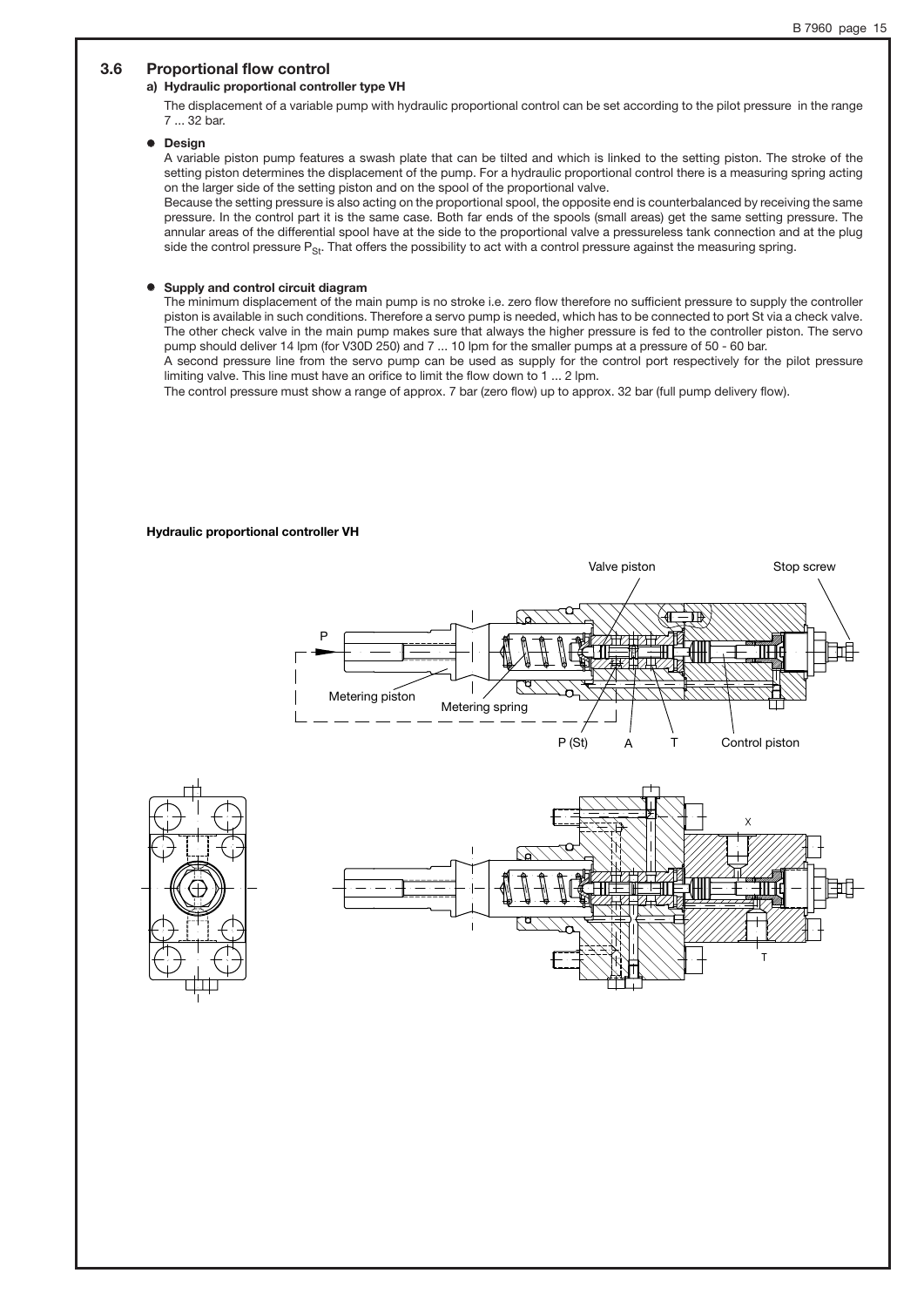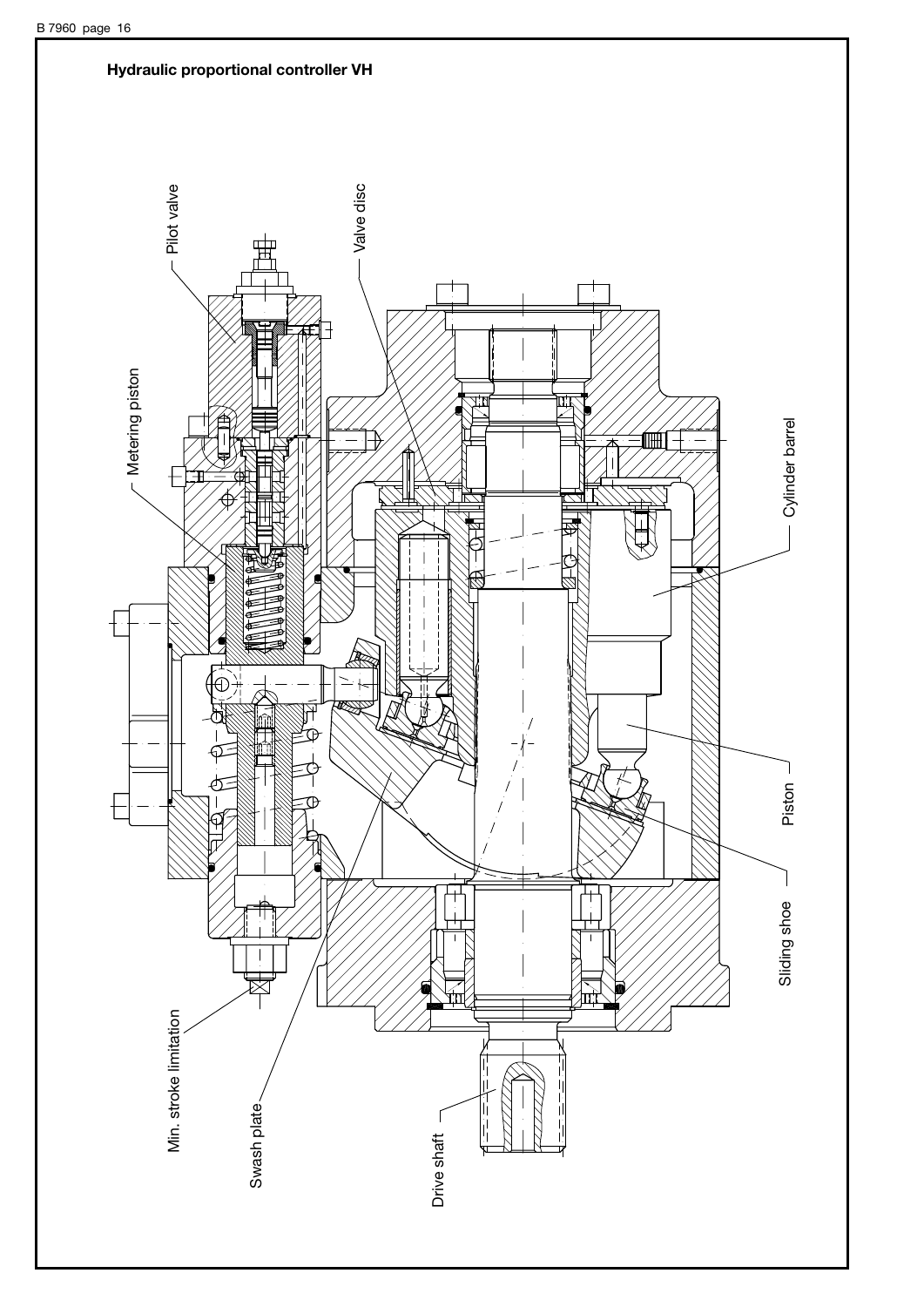#### ' **Function**

The cross-sectional view of the controller shows the parts in idle position. The main pump is supplied with servo pressure via port St as soon as the servo pump is started. The piloting pressure limiting valve is usually open during start of operation, i.e. only a minimum pressure is apparent at port X. Thus enabling the metering spring to push the piston to its mechanical stop. This opens a passage to the larger area of the piston which returns the swash plate to its idle position. There is always pressure apparent at the smaller side of the control piston.

When the piloting pressure limiting valve is set higher than 7 bar both control and valve piston will move with the metering spring connecting the larger area of the control piston with the tank. The control piston will move the swash plate against the metering spring in direction of increased delivery flow and loading the metering spring. This movement will stop as soon as the forces of the metering spring and the pressure at the piloting pressure limiting valve are balanced thereby closing the prop. valve.

The swash plate is completely elevated (full stroke of the pump pistons) when 32 bar of piloting pressure are achieved. A gear pump is recommended as servo pump.

#### 0 **Adjustment**

The stroke of the valve is adjustable via a set screw (M6 with seal lock nut) at the facial side of the valve, allowing a fine tuning of the amplification and resolution. The servo pump must be running and the piloting pressure limiting valve be open for any kind of adjustment (main pump may stand still).

The first thing to do is to detect the response point of the swash plate. Turn the set screw clockwise after the lock nut is loosened. The swash plate will respond immediately after a few turns (visible at the swash plate angel indicator). Now the set screw is turned counter-clockwise by 1 to 1.5 turns after the first response is detected. The lesser the set screw is turned back the more sensitive the pump will be.

A drain orifice  $\circledast$  can be installed when oscillations (uneven pump delivery) occur. This orifice can be installed at controller piston housing right below stamping "U" with standard versions to enable also controller combinations to be dampened (see illustration in sect. 3.5).

When the controller piston housing is prepared for fitting of a power controller the drain orifice has to be installed at the power controller or at the replacement cover L right below "U". The orifice diameter ranges from M6x0.8 to M6x1.6 (for type V 30D-250). This drain orifice slows down the response of the pump thereby dampening oscillations.



#### **Hydraulic proportional controls type VH**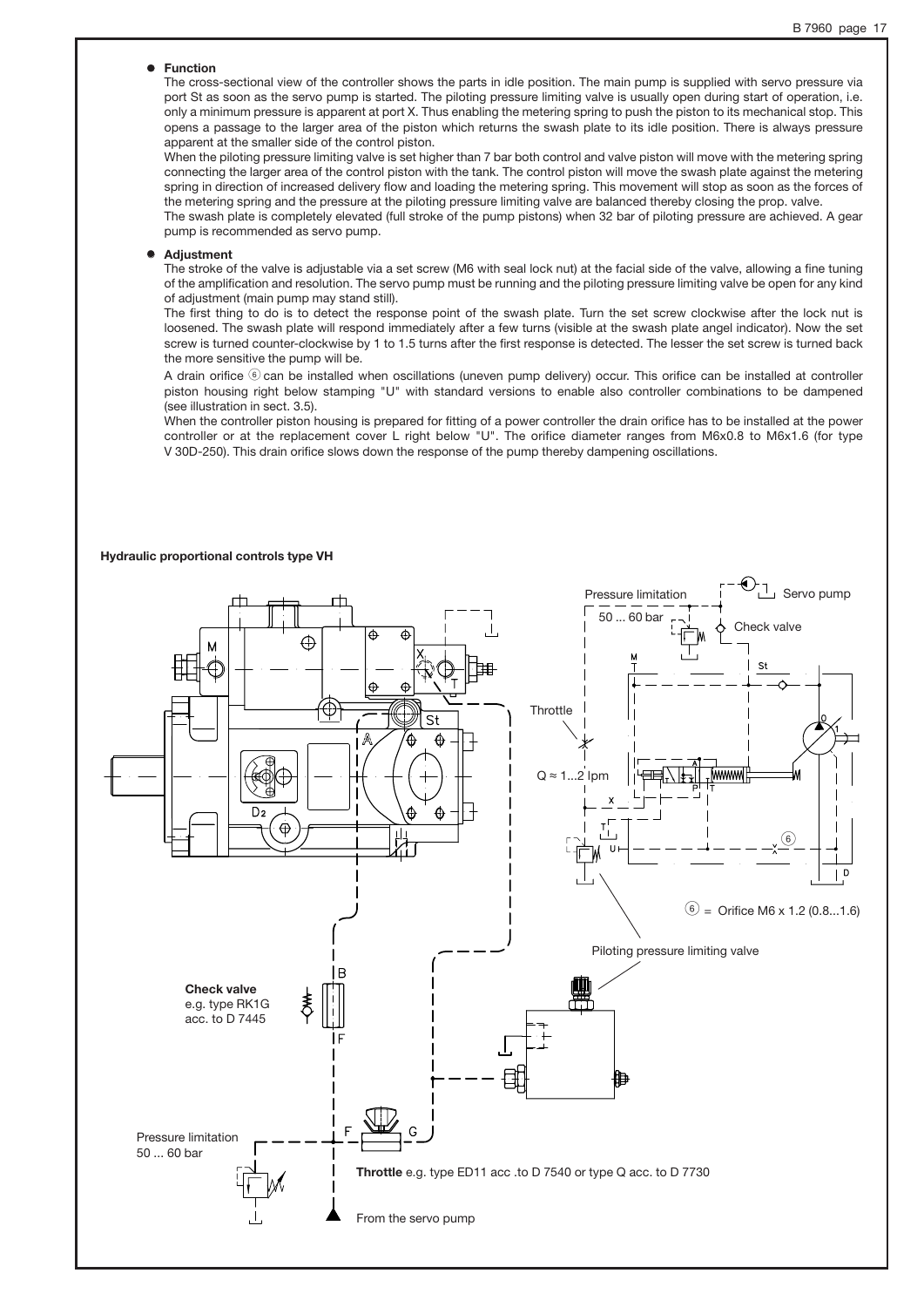#### **b) Electro-hydraulic proportional controls type V**

The displacement of a variable displacement pump can be adjusted via an electro-hydraulic proportional adjustment. Control current range is ca. 300 mA to ca. 800 mA.

#### '**Design**

An adjustable axial piston pump features a hinged swash plate linked with a control piston. The lift of the control piston determines the displacement of the pump. The electro-hydraulic proportional control is based on a balance of forces between the solenoid and the metering spring both connected via the valve piston. Both the control piston and the proportional solenoid are pressure compensated to prevent any influence of the control pressure.

This allows influencing the position of the control piston via the current applied to the proportional solenoid.

#### 0 **Supply with servo pressure**

The main pump cannot supply sufficient pressure for the control piston when idling (zero delivery position). It is therefore necessary that a servo pump is connected to port St of the main pump via a check valve.

This check valve and the one installed in the main pump act like a shuttle valve making sure that always the higher pressure is fed to the control piston.

The servo pump must deliver 14 lpm for the V30D-250 and 7 to 10 lpm for the smaller versions at 50 to 60 bar.

#### '**Current supply**

A special power supply for the prop. solenoid is required to ensure a low hysteresis. A amplifier card should be used for the solenoid which delivers the required current in rectangular pulses. Recommended are the HAWE prop. amplifiers type EV1M2 acc. to D 7831/1, EV22K2 acc. to D 7817/1 or EV1G1 acc. to D 7837 or the programmable logical valve controls type PLVC acc. to D 7845.

The solenoid force is determined via the pulse width, dither frequency should be 80 Hz. Both min. and max. current values can be adjusted to suit the prop. solenoid. The min. current value should be a set just below the point where the pump starts delivering to prevent any start-up hesitation. The max. current value should be set below the max. rating for the proportional solenoid.

The reference voltage can be set via a potentiometer (0 ... 10 V DC) which is self-supplied by the card. The response time can be set via ramp functions.

#### 0 **Function**

The cross-sectional view of the controller shows the parts in idle position. The main pump is supplied with servo pressure via port St as soon as the servo pump is started. The solenoid is usually deenergized during start of operation, i.e. the valve piston is pushed against its stop by the metering spring. This opens a passage to the larger area of the piston which returns the swash plate to its idle position. There is always pressure apparent at the smaller side of the control piston.

When the solenoid is energized with 300 mA (24 VDC-solenoid) or 600 mA (12 VDC-solenoid) it will push the valve piston against the spring force thereby connecting the larger area of the control piston with the tank. The control piston will move the swash plate against the metering spring in direction of increased delivery flow and loading the metering spring. This movement will stop as soon as the forces of the metering spring and the proportional solenoid are balanced thereby closing the prop. valve.

Both total delivery flow and total stoke of the solenoid are achieved when the solenoid is energized with 800 mA (24 V DC-solenoid) or 1600 mA (12 V DC-solenoid).

# **Electro-hydraulic proportional controls type V** TP Control piston Metering spring Proportional solenoid Valve piston P(St) A ⊕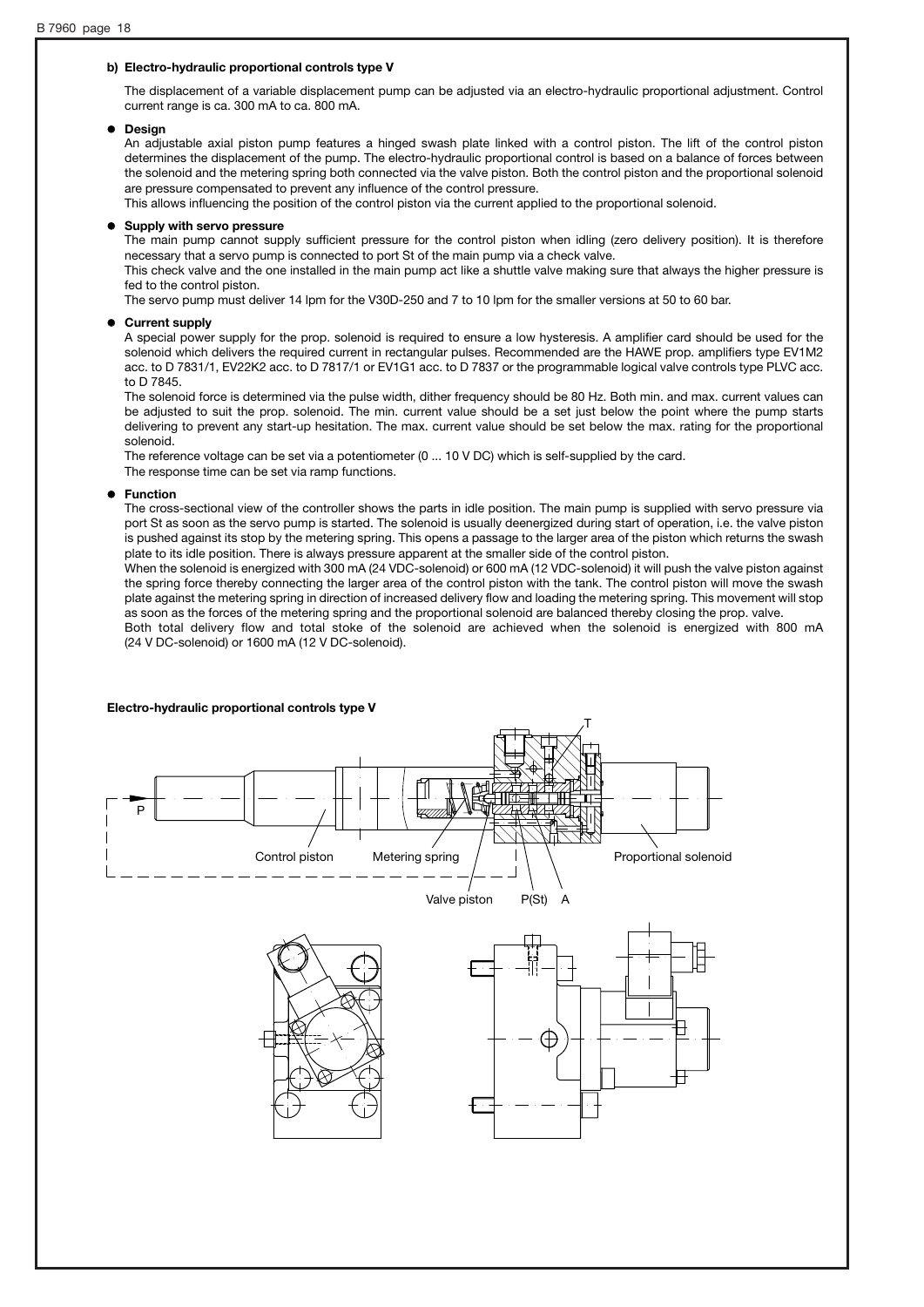